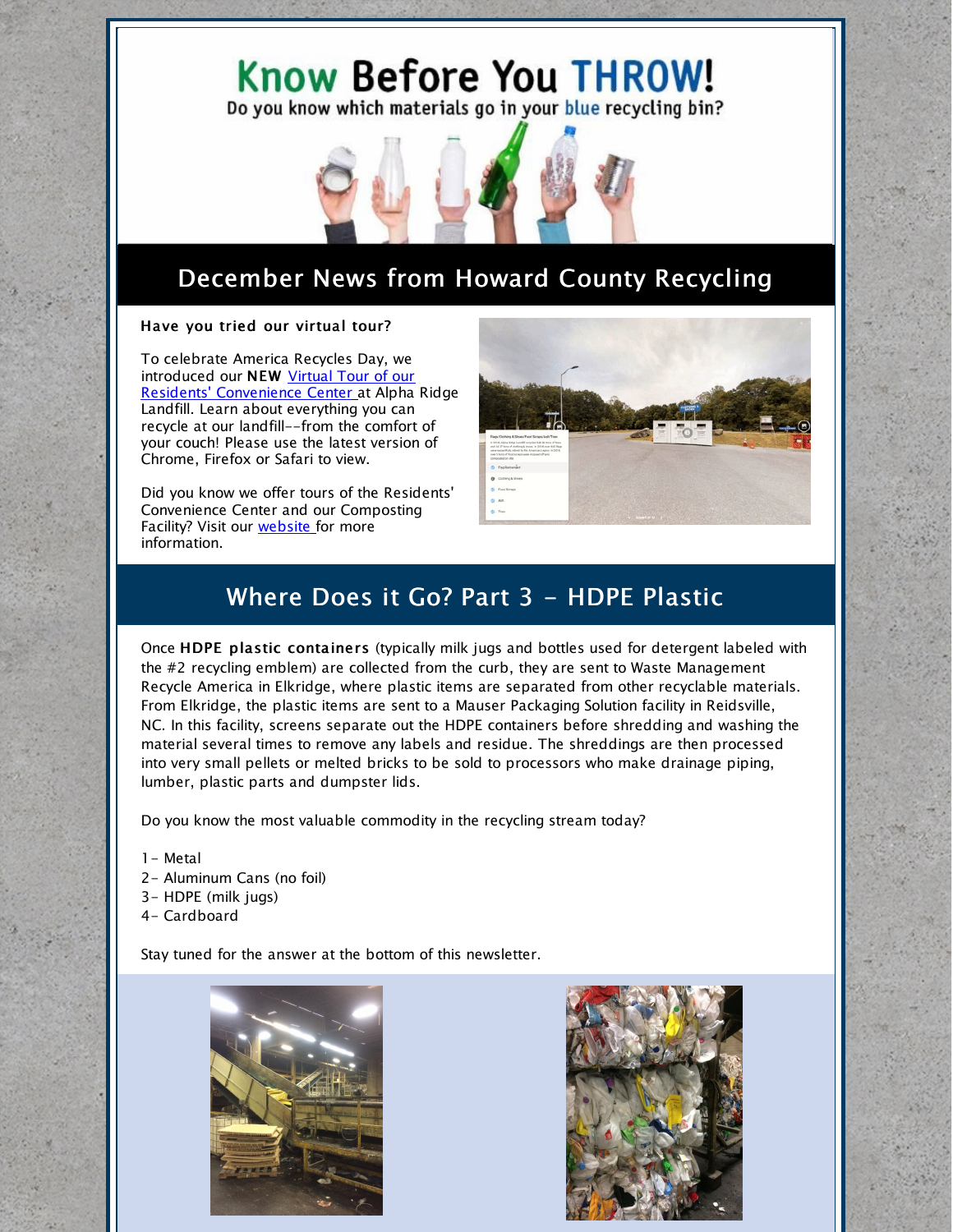#### Christmas and New Year's Day Schedule

There will be NO CURBSIDE COLLECTIONS on Wednesday, December 25 or Wednesday, January 1, 2020. Wednesday through Friday curbside collections of recycling, yard trim, food scraps and trash will slide and be made one day later the week of Christmas Day and New Year's Day.

The Alpha Ridge Landfill: Tuesday, December 24 - Closed at 2pm Wednesday, December 25 - Closed Wednesday, January 1 - Closed

County offices will be closed on Wednesday, December 25 and Wednesday, January 1, 2020.

Check out our handy **holiday [schedule](https://www.howardcountymd.gov/Departments/Public-Works/Bureau-Of-Environmental-Services/Curbside-Collections/Holiday-Schedule-for-Recycling-Trash) graphic** to print and save.

#### HHW Drop-Off Days Done for 2019

Household Hazardous Waste drop-off days at the Alpha Ridge Landfill have ended for 2019. There will be a special drop-off day on the first Saturday in January, February and March. Regular [Saturday](https://www.howardcountymd.gov/Departments/Public-Works/Bureau-Of-Environmental-Services/Alpha-Ridge-Landfill/Household-Hazardous-Waste) HHW days reopen in April.

### Merry Mulch - Holiday Tree Recycling



Remember to remove all tinsel, garland, ornaments, lights, tree stands, plastic bags, etc.

Your participation in the Merry Mulch program keeps thousands of trees out of the landfill. Christmas trees are taken to a compost facility to be recycled into compost and mulch.

County residents with curbside yard trim collection can place their tree out for pickup on their yard trim collection day. Or, take your tree to one of the following drop-off sites.

Clarksville - Kendall Hardware (12260 Route 108) Columbia - Cedar Lane Park (5081 Cedar Lane) Elkridge - Rockburn Park (5400 Landing Road) Ellicott City - Small Circuit Court parking lot on upper Court House Drive (just past Ellicott Mills Drive, on the right) Highland - Schooley Mill Park (12975 Hall Shop Road) Marriottsville - Alpha Ridge Landfill Wood Waste Area (2350 Marriottsville Road). NOTE: ARL will be CLOSED Wednesday, December 25, 2019 and Wednesday, January 1, 2020. Savage - Savage Park (8400 Fair Street) Woodbine - Western Regional Park (14800 Carrs Mill Road)

Learn more about the Merry Mulch [program.](https://www.howardcountymd.gov/Departments/Public-Works/Bureau-Of-Environmental-Services/Curbside-Collections/Yard-Trim/Merry-Mulch)

### Yard Trim Collection Ending Soon

Yard Trim collection is available April 1 through the third week in January. For 2020, the last day of yard trim collection will be Friday, January 17th. Remember, County residents can take yard trim items year-round to the Alpha Ridge Landfill [Woodwaste](https://www.howardcountymd.gov/Departments/Public-Works/Bureau-Of-Environmental-Services/Alpha-Ridge-Landfill/WoodWaste-Area) Area for recycling. Households participating in our Feed The Green Bin [program](http://feedthegreenbin.org) receive year-round collection of food scraps and yard trim.

What is the most valuable commodity in the recycling stream today?